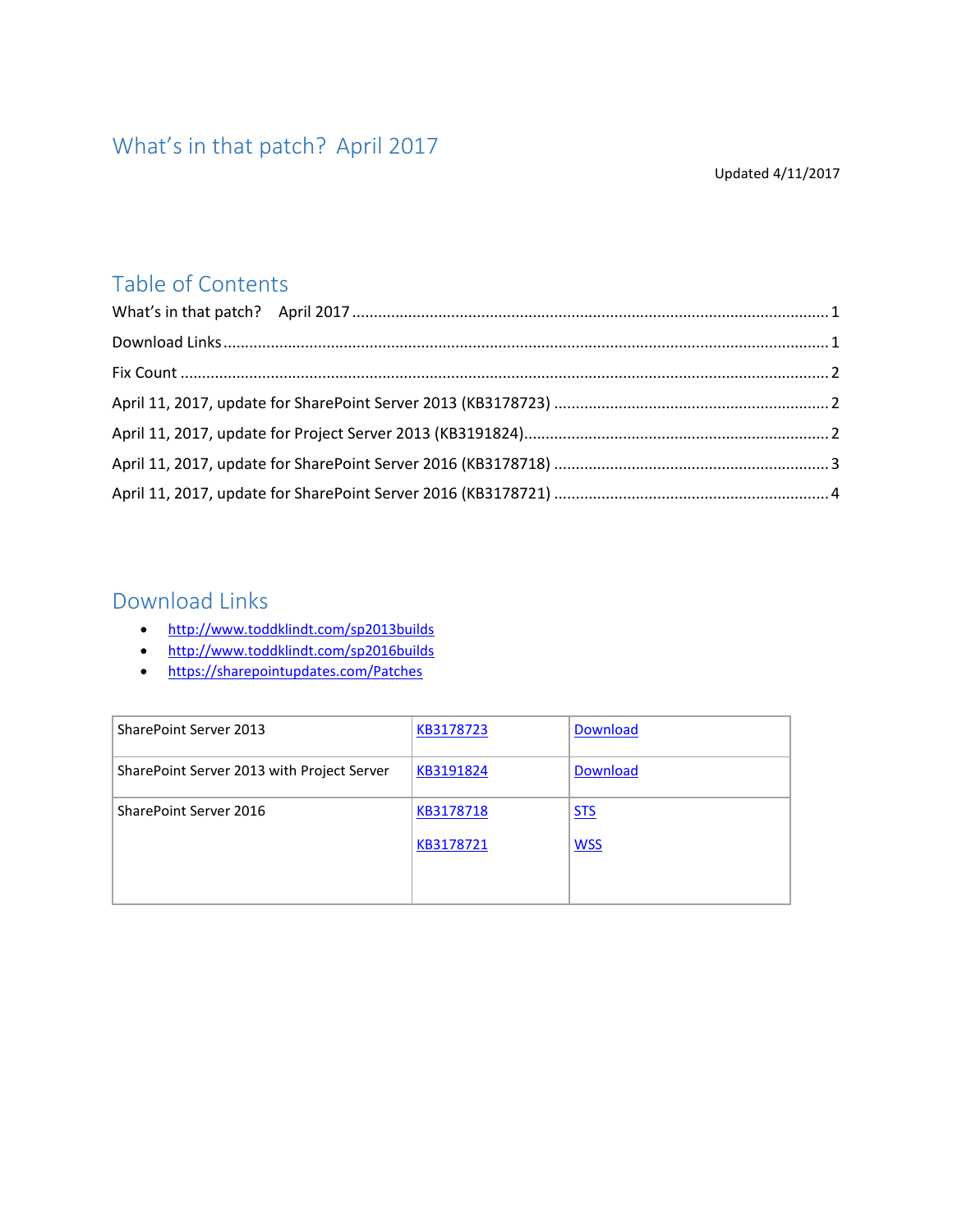### <span id="page-1-0"></span>Fix Count

 $\mathbf{f}$ 

| кв<br>April 11, 2017, update for SharePoint Server 2013 (KB3178723)<br>April 11, 2017, update for Project Server 2013 (KB3191824) |   |
|-----------------------------------------------------------------------------------------------------------------------------------|---|
|                                                                                                                                   | 6 |
|                                                                                                                                   |   |
| April 11, 2017, update for SharePoint Server 2016 (KB3178718)                                                                     |   |
| April 11, 2017, update for SharePoint Server 2016 (KB3178721)                                                                     |   |
|                                                                                                                                   |   |
|                                                                                                                                   |   |

### <span id="page-1-1"></span>April 11, 2017, update for SharePoint Server 2013 (KB3178723)

This update contains the following improvements and fixes:

- Query completions aren't updated with new queries.
- For remote SharePoint calls in hybrid, the query rewrite in the result source is added to the query for two times. This could lead to an unexpected recall for custom query rewrites.
- Translates some terms in multiple languages to make sure that the meaning is accurate.

### <span id="page-1-2"></span>April 11, 2017, update for Project Server 2013 (KB3191824)

This update contains the following improvements and fixes:

- You have a required custom field with a lookup table and with a default value defined. When you create a project through a project detail page, the custom field isn't pre-filled with the default value. Instead, you have to select a value from the dropdown manually.
- Screen readers don't identify that the **Delegate Name** and the **User Name** fields on the **Add Delegation** page are required.
- On the **Manage Queue Jobs** page, the dates in the **From** and **To** in the **Job History** section don't work as expected. For example, you may not be able to set a date in order to see jobs from previous days.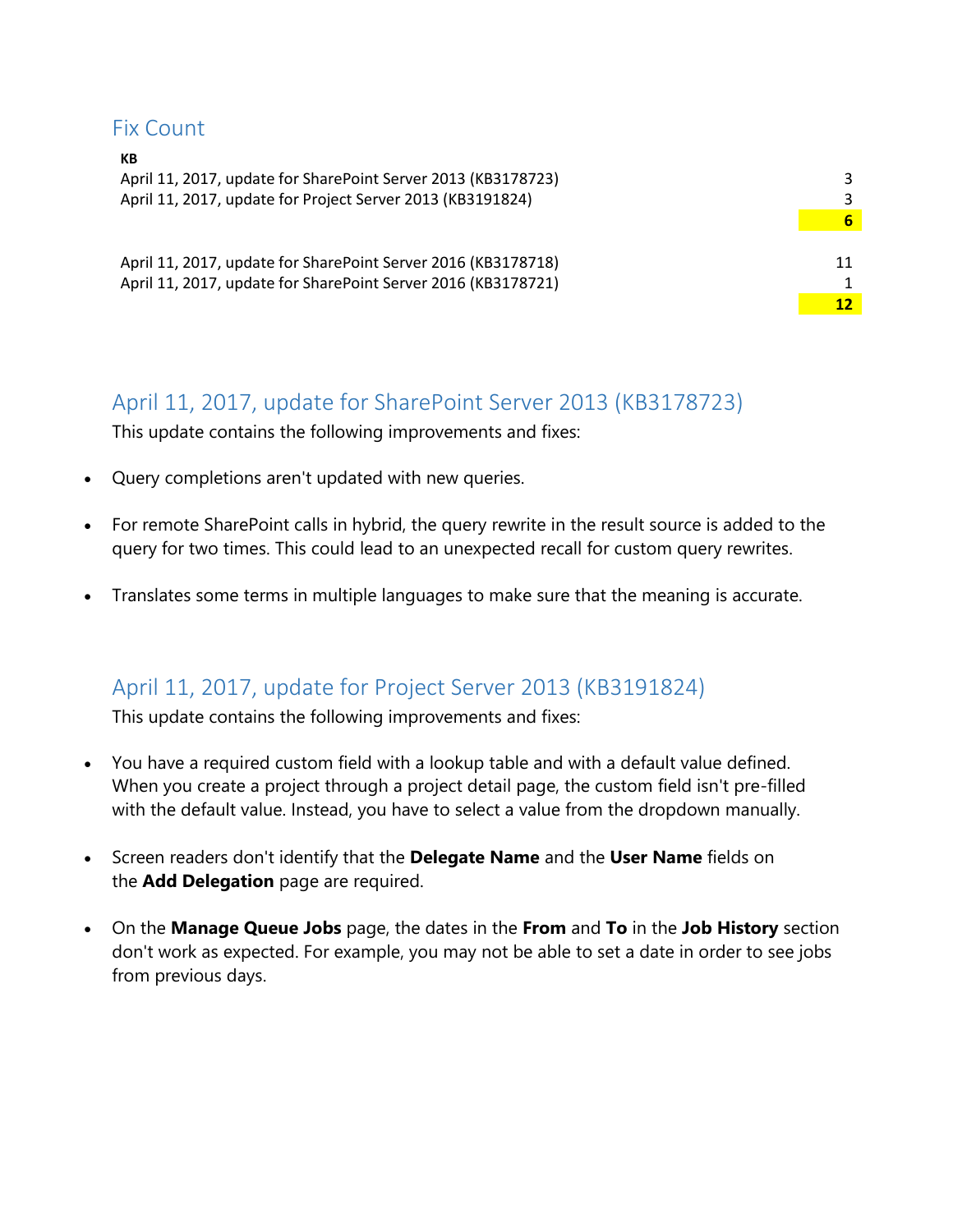### <span id="page-2-0"></span>April 11, 2017, update for SharePoint Server 2016 (KB3178718)

This update contains the following improvements and fixes for SharePoint Server 2016:

- When you start a crawl for a web application that's migrated from SharePoint Server 2013, the crawl fails, and the content isn't searchable. This issue occurs because the connector retrieves the TenantId property for two times.
- A new SPServer.CompliantWithMinRole property is added so that farm administrators can see the MinRole compliance status of each server in the farm without using Central Administration. You can see the server compliance status in Windows PowerShell by running:

Get-SPServer | FT -Property Address, Role, CompliantWithMinRole

- Sometimes psconfig copies side-by-side files unnecessarily.
- Improves word breaking for Thai.
- Translates some terms in multiple languages to make sure that the meaning is accurate.
- When PSConfig runs its tasks, it first stops certain services on the local server, such as the SharePoint Timer service. If you click **Cancel** before the final task runs to the end, or if PSConfig encounters an unexpected exception, it won't automatically restart the services that it stopped.
- In an upgrade, the log file would record warnings about avoiding an attempt to change the database version because it recognizes that this can't be done. This log file message severity is now changed from warnings to information so that administrators don't think an invalid action was performed during an upgrade.
- Fix an issue about the compilation of search query completion dictionaries. Query suggestions timer job sometimes fails because of duplicate key constraint violation.
- If you have a SharePoint 2013 site that uses a Serbian language pack, the site fails to upgrade when you attach the content database to SharePoint Server 2016. This is fixed.

**Note** Certain features in an upgraded Serbian site may not function correctly. This will be fixed in a future update.

This update contains the following improvements and fixes for Microsoft Project Server 2016: